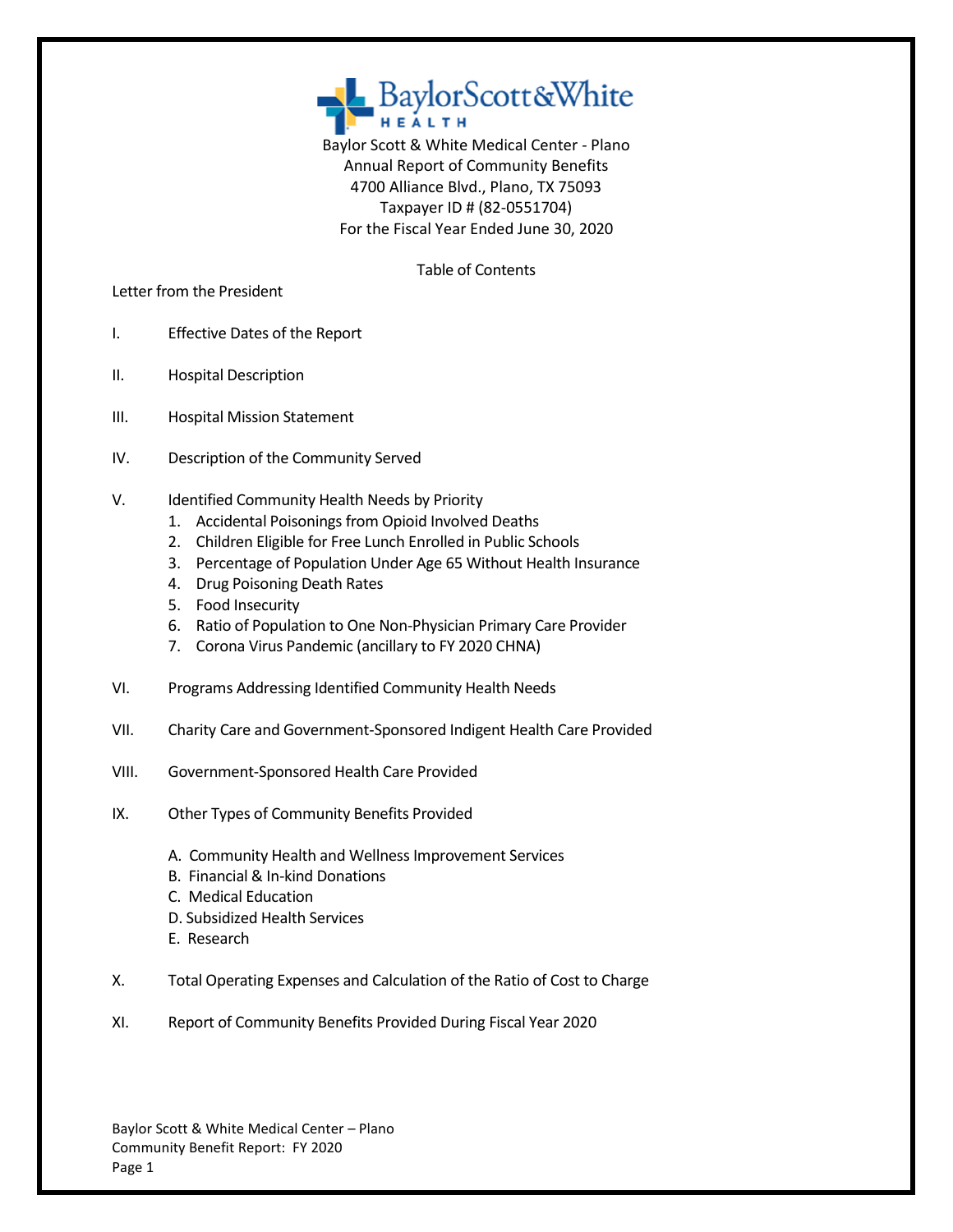

June 30, 2020

Dear Fellow Texan:

Baylor Scott & White Medical Center – Plano (Baylor Scott & White - Plano) is dedicated to providing compassionate, quality care in a safe and efficient manner to our diverse population that includes adults residing in Collin County and the surrounding areas. It has also been our mission to work towards increasing the public's knowledge about their health risks and the services offered at the hospital to help meet these needs.

Baylor Scott & White - Plano serves thousands of patients annually for scoliosis care, orthopedics and sports medicine, digestive disease, neuroscience, neuro-interventional radiology, oncology, women's services, surgical weight loss, all digital imaging needs, physical therapy and more. The hospital is committed to fulfilling its mission:

*"Founded as a Christian ministry of healing, Baylor Scott & White Health promotes the well-being of all individuals, families and communities."* 

Throughout each year, Baylor Scott & White – Plano hosts and participates in major community health fairs targeted at the underserved and supports local not-for-profit organizations as part of our community benefit efforts. Our community health needs assessment reveals that key areas of focus include access to care for middle to lower socioeconomic status, mental and behavioral health, and preventable admissions. These areas, addressed by the hospital through multiple channels including educational seminars and material, support groups, monetary grants, health fairs and screenings that help identify those at risk. Baylor Scott & White – Plano is also proud to be a supporter of the American Heart Association and the United Way through employee donations. Additionally, many of our employees are members of community organizations and serve on various boards.

I encourage you to give me feedback for this report. Please address comments to me through Niki Shah, Vice President, Care Redesign and Equitable Health, Baylor Scott and White Health, 8080 N. Central Expressway, Suite 700, Dallas, Texas 75206. Sincerely,

Sincerely,

eni Sarism

Jerri Garison, MSHA, BSN, RN President, Baylor Scott & White Health – East Region President, Baylor Scott & White Medical Center - Plano

Baylor Scott & White Medical Center – Plano Community Benefit Report: FY 2020 Page 2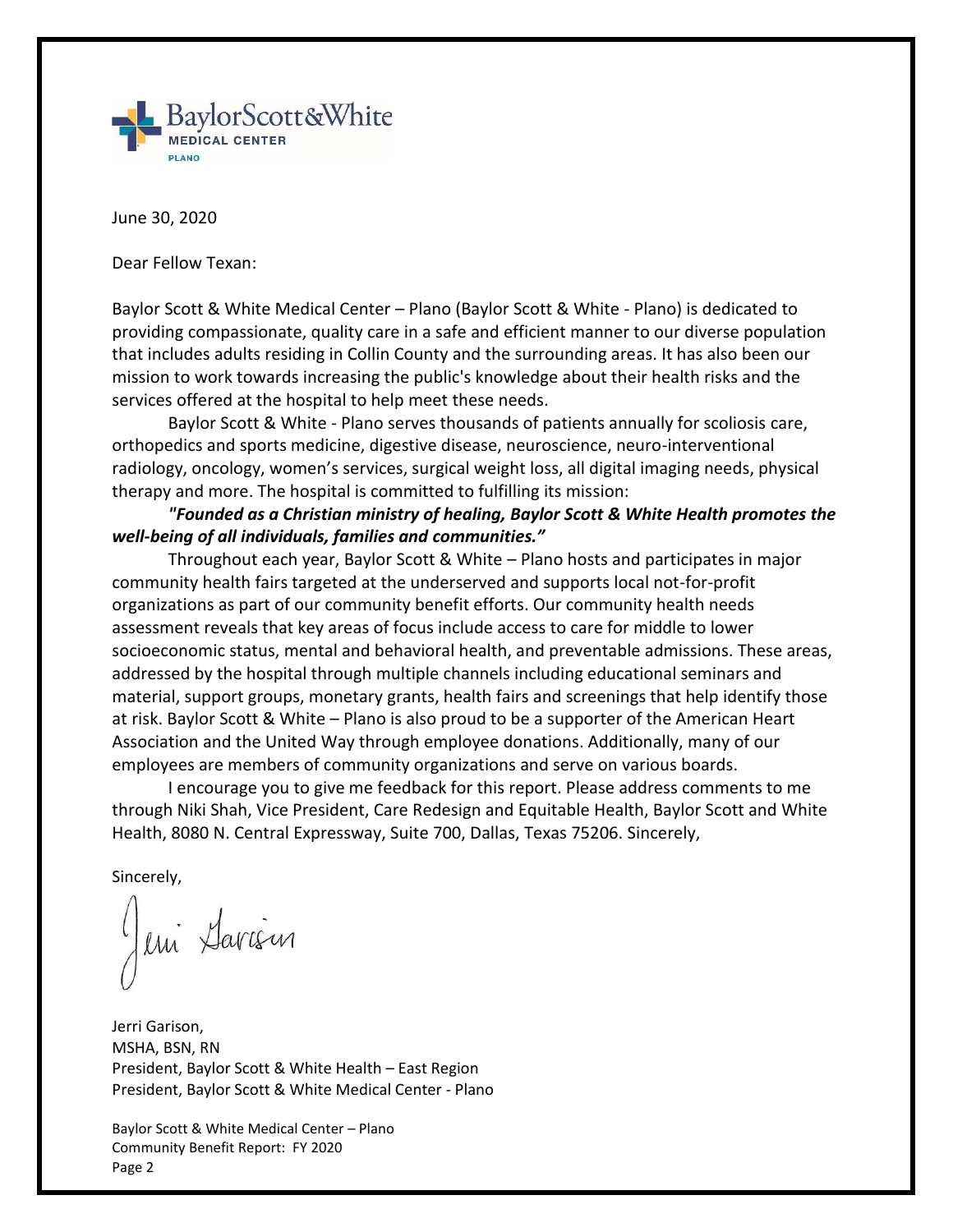Baylor Scott & White Medical Center - Plano Annual Report of Community Benefits 4700 Alliance Blvd., Plano, TX 75093 Taxpayer ID # (82-0551704) For the Fiscal Year Ended June 30, 2020

#### I. Effective Dates of the Report

The annual report of community benefits provided is for the fiscal year ended June 30, 2020 (Fiscal Year 2020).

#### II. Hospital Description

Baylor Scott & White Medical Center - Plano, an affiliate of Baylor Scott & White Health (BSWH), is a leading community and safety-net hospital in its service area. Backed by 110 years of experience, BSWH expanded into Collin County in 2004 with the Hospital opening. The Hospital is a 160-bed, seven-floor medical facility offering the convenience and personal attention of a local hospital, with the respected medical staff and advanced medical technology expected from a regional health care system. The Hospital offers nearly 35 medical specialties, including the Baylor Scoliosis Center.

The Hospital uses its revenue after expenses to improve the health of Plano and surrounding communities through patient care, education, research, and community service. In the fiscal year ending June 30, 2020, the Hospital 5,553 total adult admits resulting in a total of 458 days of care; and there were 16,371 emergency department visits.

As part of the Hospital's commitment to the community, the Hospital provides financial assistance in the form of charity care to patients who are indigent and satisfy certain requirements. Additionally, the Hospital is committed to treating patients who are eligible for means tested government programs such as Medicaid and other government sponsored programs including Medicare, provided regardless of the reimbursement shortfall, and thereby relieves the state and federal government of the burden of paying the full cost of care for these patients. Often, patients are unaware of the federal, state and local programs open to them for financial assistance, or they are unable to access them due to the cumbersome enrollment process required to receive these benefits. The Hospital offers assistance in enrollment to these government programs or extends financial assistance in the form of charity care through the Hospital's Financial Assistance Policy, which can be located on the Hospital's website at BaylorHealth.com/Financial Assistance. In addition to the Hospital's Financial Assistance Policy, as part of a large faith based integrated health care delivery System the areas of medical education, research, subsidized services and community health education and screenings are initiatives that take place across the System, and comprise a significant portion of the Hospital's community benefit program.

Baylor Scott & White Medical Center – Plano Community Benefit Report: FY 2020 The Hospital is also committed to assisting with the preparation of future nurses at entry and advanced levels of the profession to establish a workforce of qualified nurses. Through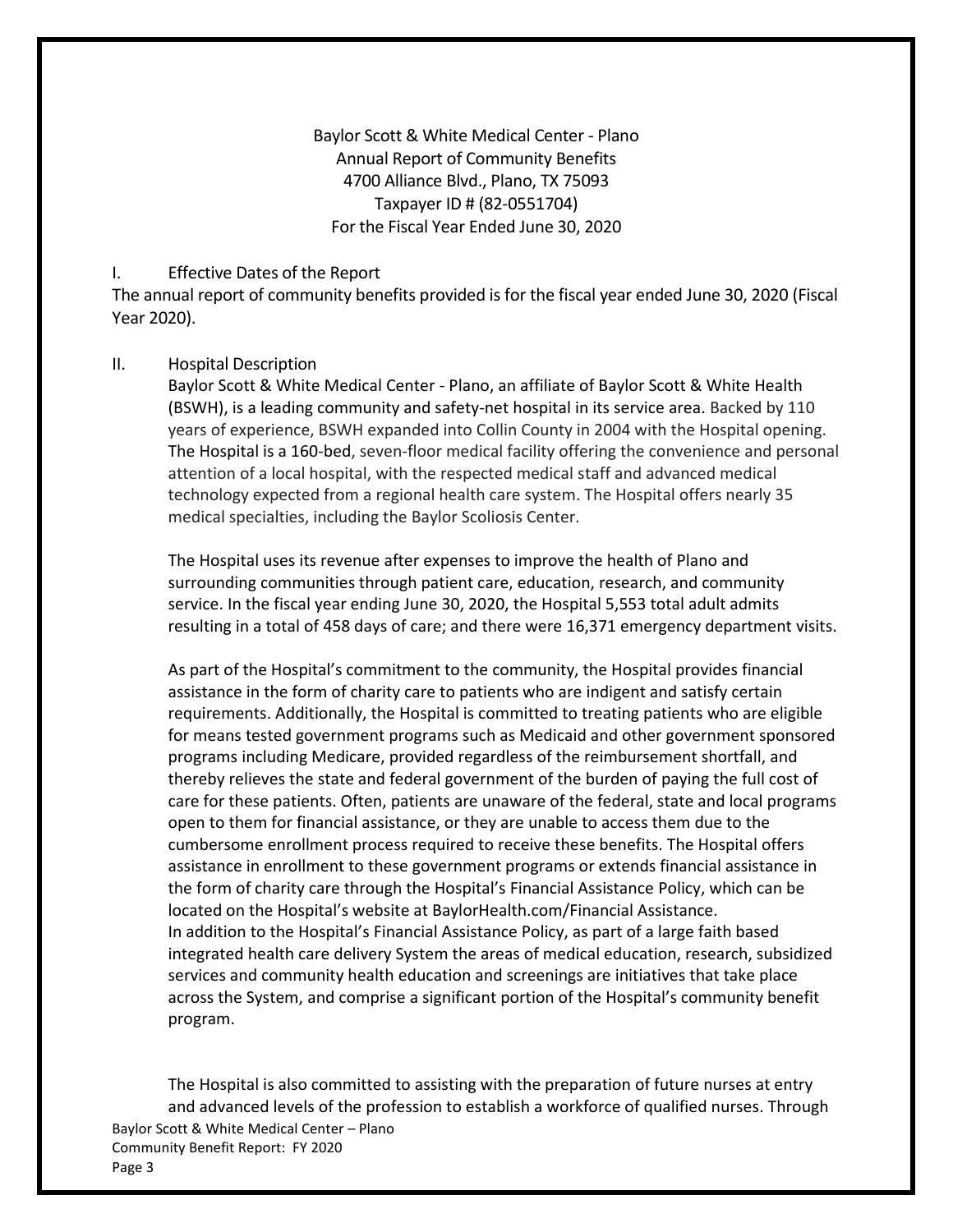the System's relationships with six North Texas schools of nursing, the Hospital maintains strong affiliations with schools of nursing. In the fiscal year ending June 30, 2020, the Hospital invested in training 70 nurses. Total unreimbursed cost of these programs was \$103,941. In addition, the hospital provides training for Future Health Professionals formerly known as Health Occupations Students of America (HOSA), an international career and technical student organization endorsed by the U.S. Department of Education and the Health Science Technology Education Division of ACTE. In fiscal year 2020, the hospital educated 20 students from three area schools at a cost of \$15,771. Like physicians, neither nursing graduates trained at a System entity nor HOSA students are obligated to join the staff although many remain in the North Texas area to provide top quality nursing services to many health care institutions.

## III. Hospital Mission Statement

. *Founded as a Christian ministry of healing, Baylor Scott & White Health promotes the wellbeing of all individuals, families and communities.*

## IV. Description of Community Served

The System is committed to serving a vast array of neighborhoods comprising its service area and recognizes the importance of preserving a local community focus to meet community needs.

For the 2019 assessment, the hospital has defined their community to be the geographical area of Collin, Dallas and Denton counties. The community served was determined based on the counties that make up at least 75 percent of each hospital's inpatient and outpatient admissions.

### V. Identified Community Health Needs

During the fiscal year ending June 30, 2019, the Hospital conducted a CHNA to assess the health care needs of the community. The CHNA took into account input from persons who represent the broad interest of the community served by the Hospital, including those with special knowledge of or expertise in public health. The CHNA is widely available to the public and is located on the website at the following address, BaylorHealth.com/CommunityNeeds.

By addressing the prioritized needs via an implementation strategy, the Hospital aims to affect and elevate the overall health status of the community.

### Identified Community Needs

- 1. Accidental Poisonings from Opioid Involved Deaths
- 2. Children Eligible for Free Lunch Enrolled in Public Schools
- 3. Percentage of Population Under Age 65 Without Health Insurance
- 4. Drug Poisoning Death Rates
- 5. Food Insecurity
- 6. Ratio of Population to One Non-Physician Primary Care Provider
- 7. Corona Virus Pandemic (ancillary to FY 2020 CHNA)

Baylor Scott & White Medical Center – Plano Community Benefit Report: FY 2020 Page 4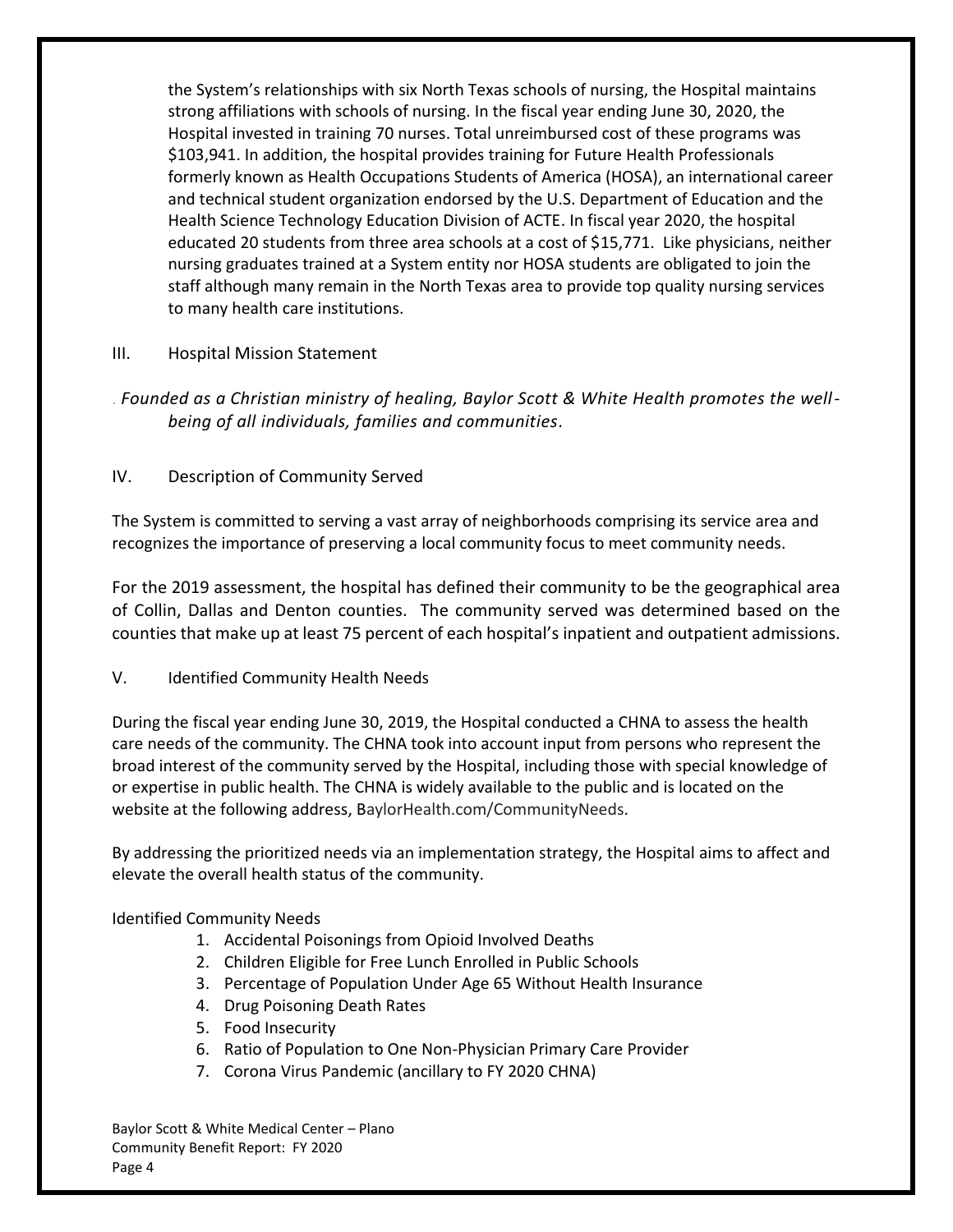## VI. Programs Addressing Identified Community Health Needs

Community benefit services include programs or activities providing treatment promote health and healing as response to identified community need and meet at least one of these objectives:

- Improve access to health care services
- Enhance public health
- Advance/increase general knowledge
- Relieve or reduce the burden of government to improve health.

# VII. Charity Care and Government-Sponsored Indigent Health Care Provided

For Fiscal Year 2020, Baylor Scott & White Medical Center - Plano provided \$8,626,248 in unreimbursed costs of charity care and government-sponsored indigent health care.

VIII. Government-Sponsored Health Care Provided

For Fiscal Year 2020, Baylor Scott & White Medical Center - Plano provided \$28,659,784 in unreimbursed costs of government-sponsored health care.

IX. Other Types of Community Benefits Provided  $\frac{1}{5}$  1,596,714 Baylor Scott & White Medical Center - Plano is committed to improving the quality of life for the many citizens living and working in its area. Baylor Scott & White Medical Center - Plano was pleased to allocate funds to the following community benefit activities**.**

A. Community Health and Wellness Improvement Services \$ 159,880

These activities improve community health, extend beyond patient care activities and receive hospital subsidy. Such services do not generate patient care bills and may include community health education activities; community based clinical services for under-insured and uninsured persons; support groups; enrollment services; transportation efforts; and self-help programs; community-based chaplaincy programs and spiritual care.

B. Financial & In-kind Donations  $\frac{1}{2}$  157,259

These donations include funds and in-kind services donated to community organizations or to the community at large to address an identified need or serve a community benefit purpose. In-kind services could include hours contributed by staff while on hospital work time; the cost of meeting space provided to community groups and the donation of food, equipment, and supplies.

C. Medical Education **by the contract of the Contract Contract Contract Contract Contract Contract Contract Contract Contract Contract Contract Contract Contract Contract Contract Contract Contract Contract Contract Contra** 

Baylor Scott & White Medical Center – Plano Community Benefit Report: FY 2020 Page 5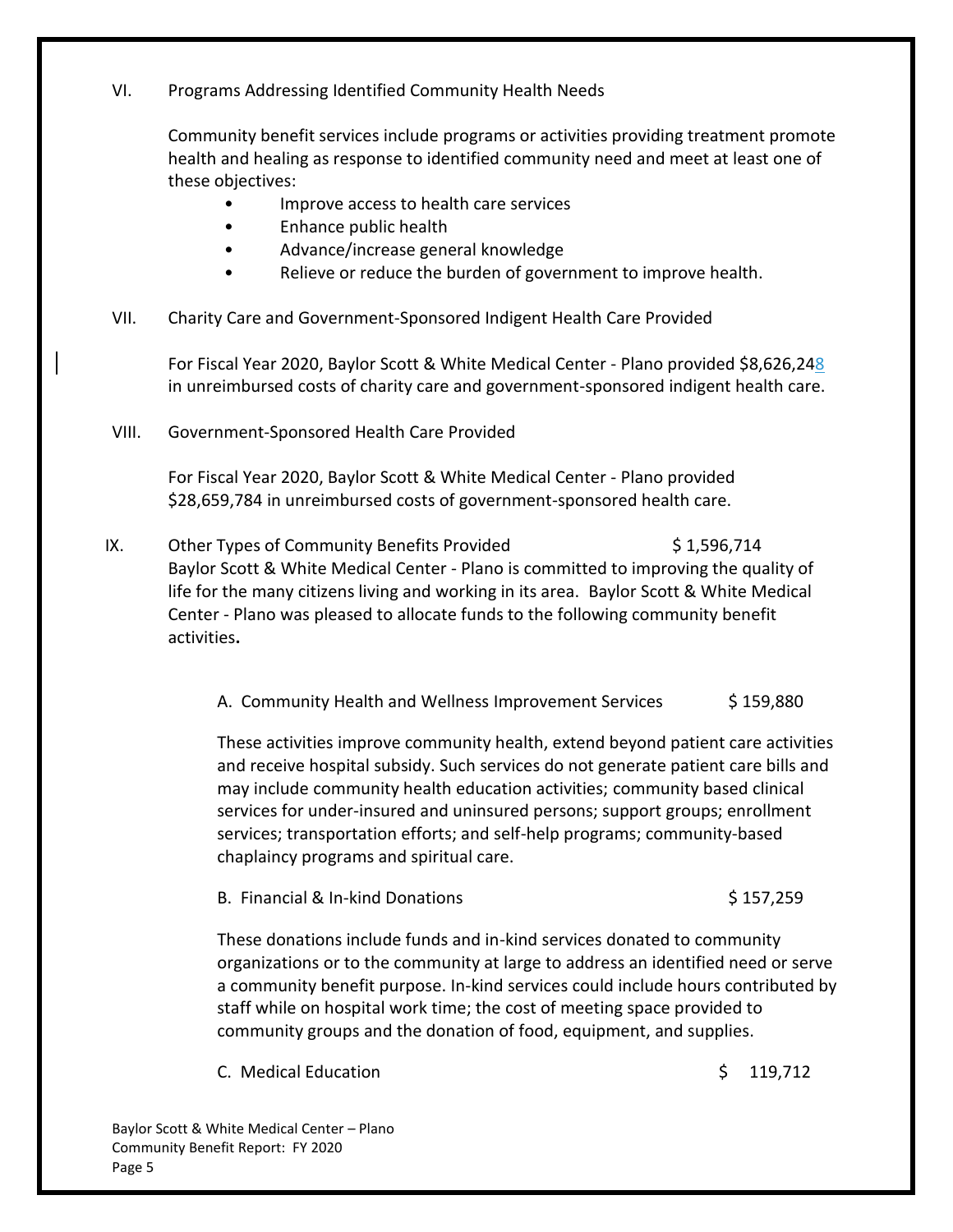This category includes educational program for physician, interns and residents, medical students, nurse and nursing students, and other health professionals when that education is necessary for a degree, certificate or training that is required by state law, accrediting body or health profession society. It may also include a clinical setting for student training and internships for dietary professionals, technicians, physical therapists, social workers, pharmacists and other health professionals.

D. Subsidized Health Services \$1,048,823

Subsidized health service e are clinical programs provided despite a financial loss so significant that negative margins remain after removing the effects of financial assistance, bad debt, and Medicaid shortfall. Nevertheless, the service is provided because it meets an identified community need and if no longer offered would be unavailable in the area, or fall to the responsibility of government or another tax-exempt organization to provide.

E. Research  $$ 111,040$ 

Research includes clinical and community health research, as well as studies on health care delivery that are generalizable, share with the public and funded by the government or a tax-exempt entity (including the hospital).

Total Operating Expenses and Calculation of the Ratio of Cost to Charge As required by Section 311.046 (a) (4), Baylor Scott & White Medical Center - Plano reports \$180,631,695 total operating expenses. As required by Section 311.046(1) (5), the ratio of cost to charges was 25.88%. Please see the attached worksheet for the full calculation.

# XI. Report of Community Benefit Provided During Fiscal Year 2020

In commitment to fulfill its mission, Baylor Scott & White Medical Center - Plano benefit to the community, conservatively estimated, was \$38,882,746 Statement of Community Benefits Standard (Statement) as a consolidated system with the other affiliated hospitals of BSWH that are qualified to report as a hospital system.

Through community benefit activities, BSWH-affiliated hospitals provided: quality patient care and subsidized services otherwise not available in the community; medical education, training for medical technicians, hospital chaplains, nurses, and future physicians; and medical research that will speed the time between scientific finding and its application to improving medical care.

Please address any comments or suggestions concerning the community benefit activities to Niki Shah, Vice President, Care Redesign and Equitable Health, Baylor Scott and White Health, 300 North Washington Avenue | Dallas, Texas 75246